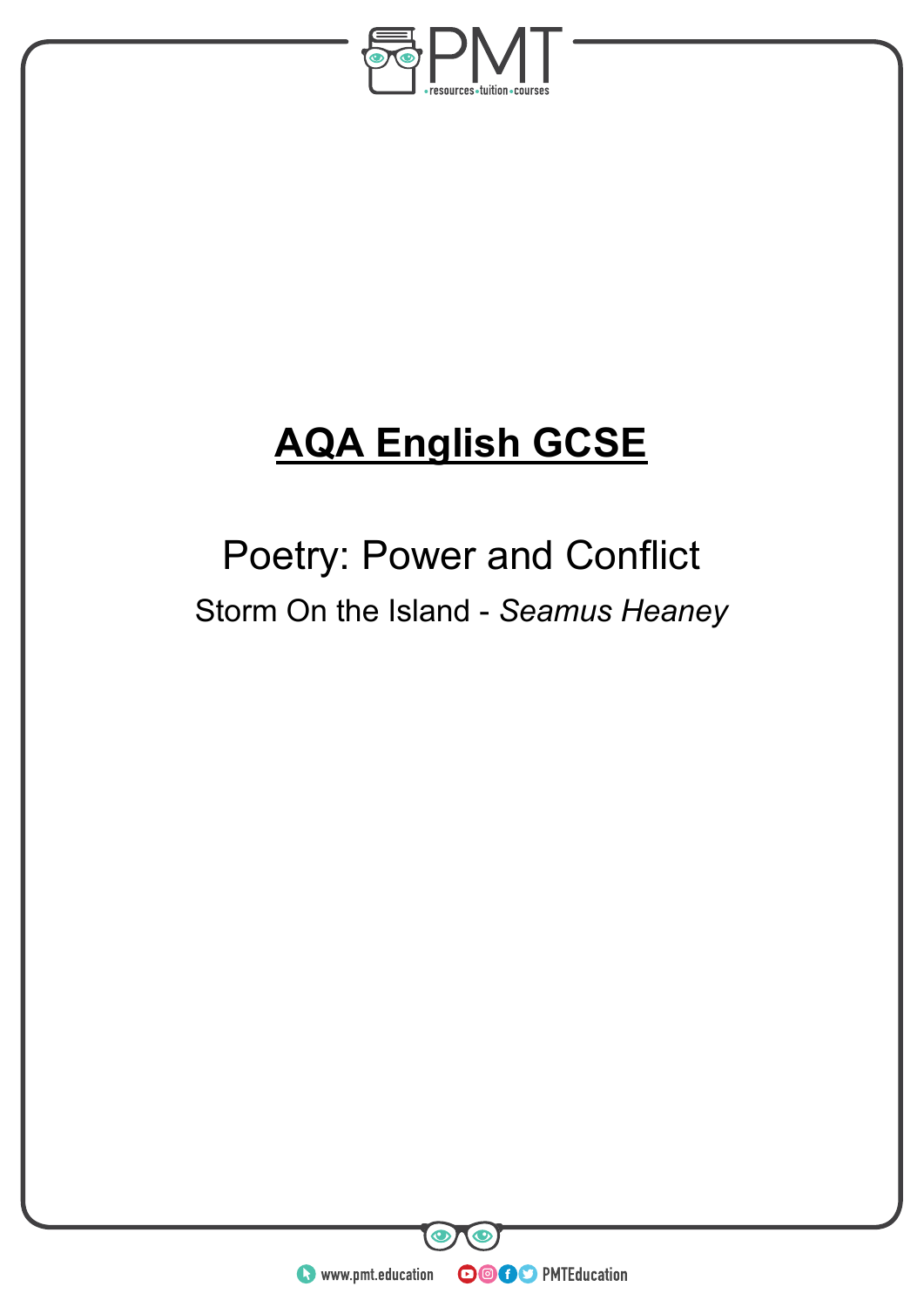

## **STORM ON THE ISLAND**

Seamus Heaney

## **Brief Summary**

Heaney has authored a poem about a community of islanders who are preparing for a storm, investigating the battle of **nature vs man**. It centres on their experience of the storm, and how they appear to get them regularly, and then how this impacts life on the island as they wait inside for it to pass.

## **Synopsis**

- Island community preparing for a storm.
- They have designed the island to withstand storms and nature.
- The land is barren of crops and trees.
- In a storm nature seems to turn against them.
- They stay hiding inside waiting for it to pass they are powerless and scared.

#### **Summary**

**Context - Catholic, but lived in Northern** Ireland // republican // mostly wrote about rural life and landscape // from Death of a Naturalist // Aran islands // published in 1966 // start of the troubles **Structure - cyclical structure through** rhymes (futile/inevitability of fear) // enjambment (barrage/relentless) // Volta "but no" (calm before storm) Form - dramatic monologue

(isolation/unbalanced power) // iambic pentameter (conversation) // lack rhyme scheme (but half rhyme start and end)

Language - military semantic field // plosives // simile (nature turned against them) // personification // tragic chorus // island personified but turned against them

**Key idea**  $-$  death of a naturalist // not a romanticised view of nature but a realistic image of its danger and violence // allegory for the political storm to come // conflict between community and isolation

## **Context**

#### **Seamus Heaney (1939-2013)**

Heaney is a **Northern Irish poet** who was born in Northern Ireland but Catholic and moved to the Republic (nationalist). He wrote mostly about the landscape and rural life of Ireland, and grew up in a village as part of a farming community, leading to most poems about normal rural life. His early poems focused on ancestry, identity and nature, with nature as a metaphor for human nature, using it to explore identity.

#### **From "Death of a Naturalist" (1966)**

Storm on the Island is part of a three-poem segment in the collection 'Death of a Naturalist' which was focused on the Aran Islands and how nature shows its power there. The Aran Islands are used traditionally in Irish poetry as a **symbol of Irish culture**, and are home to some of Ireland's oldest remains and archaeology

'Death of a Naturalist' was **Heaney's first collection**, and the title is to demonstrate the violence of nature rather than a romanticised view of its beauty.

**OOOO** PMTEducation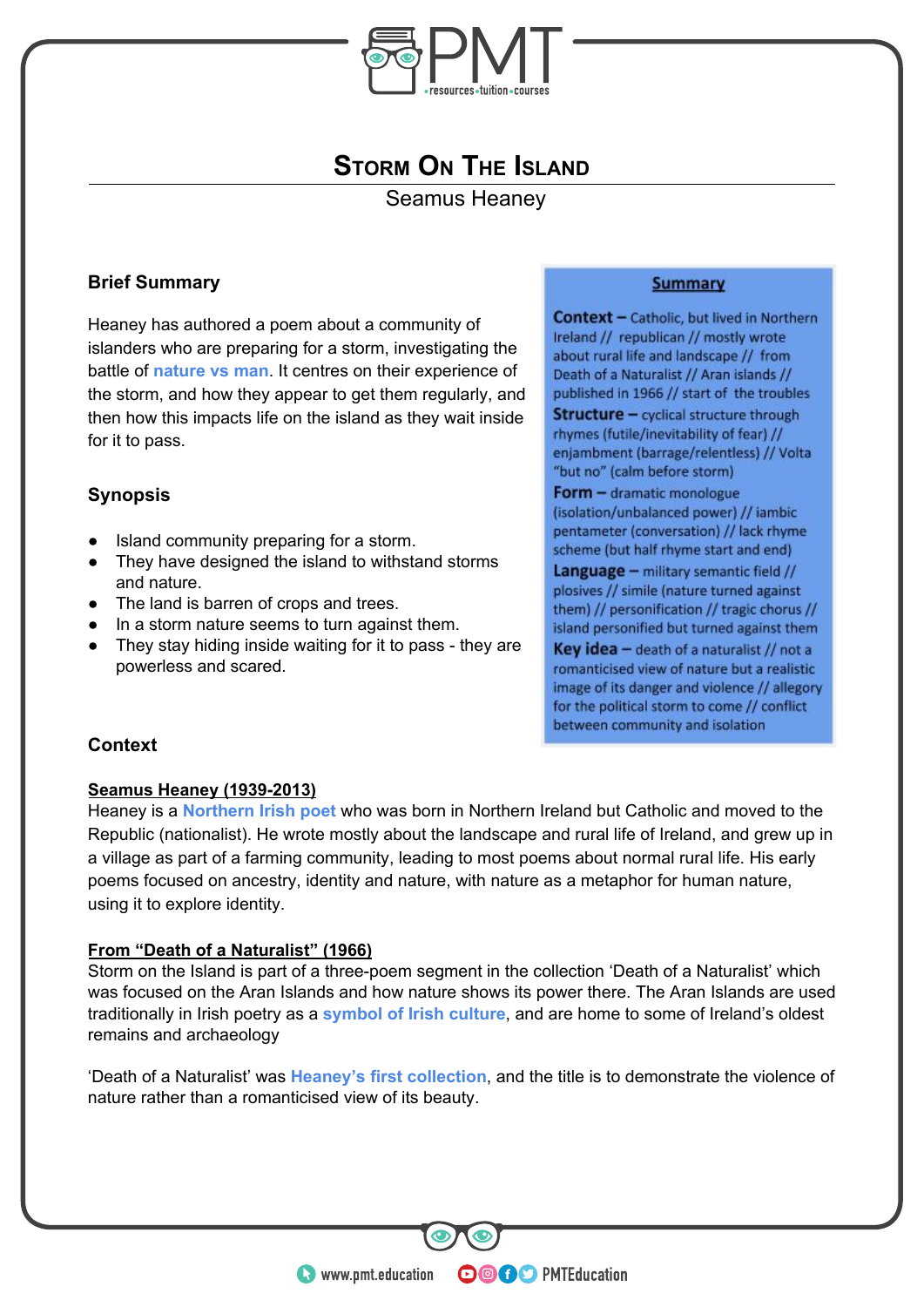

## **Storm On The Island**

*Arrogance in the declarative "we are prepared" – too confident, shown by how bold and declarative,they are confident in their ability to overpower nature. BUT also betrays their fear – they have completely adapted their lives to the purpose of resisting nature*

 *Heaney relies on conversational colloquialisms to connect the reality of the islander's lives to the readers.*

*Continues the theme of community vs isolation in the situation of a natural disaster.*

**We are prepared**: we build our houses squat, Sink walls in rock and roof them with good slate. This **wizened earth** has never troubled us With hay, so, **as you see**, there are **no stacks Or stooks that can be lost**. Nor are there trees Which might prove company when it **blows full**

**Blast**: **you know what I mean** – leaves and branches

Can raise a **tragic chorus** in a gale So that you can listen to the thing you fear Forgetting that it pummels your house too. But there are no trees, no natural shelter. You might think that the sea is company, Exploding comfortably down on the cliffs. But no: when it begins, the flung spray hits The very windows, **spits like a tame cat Turned savage**. We just sit tight while wind dives And strafes invisibly. Space is a salvo, We are bombarded by the empty air. Strange, it is a huge nothing that we fear.

*connotes wisdom and respect*

*no way to judge damage*

*Plosives give sense of violence and aggression, and suggests nature is attacking the island - the plosives also resemble bullets – shows weather is as deadly as a weapon.*

 *Mistaken belief they had tamed nature – then the cat turns against its owner. Replicates how the islanders never owned nature – it was always more powerful than them. Split the tamed and known nature before from the violent aggressive storm*

**WWW.pmt.education** 

**OOOO** PMTEducation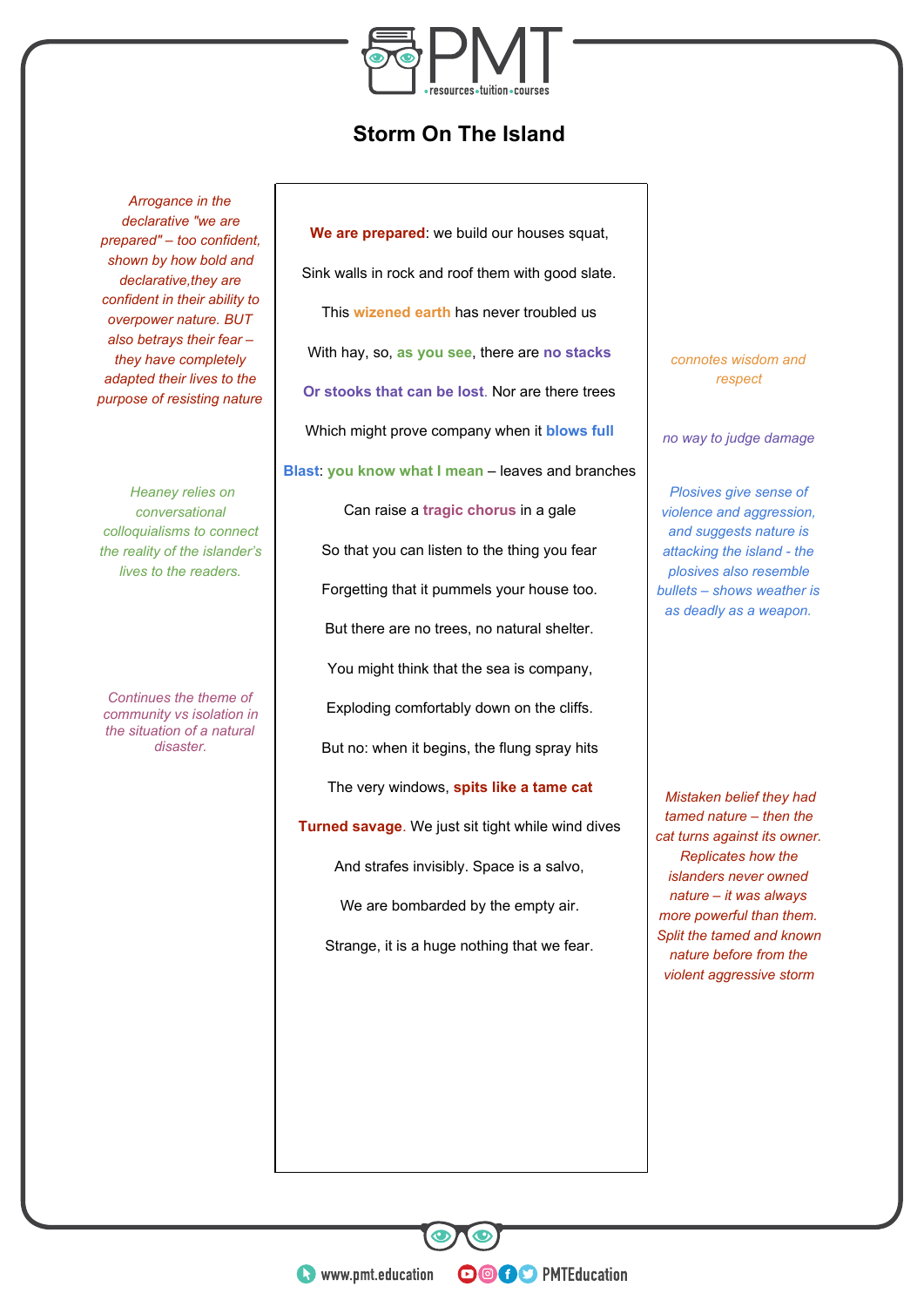

## **Perspective**

#### Dramatic Monologue

The Aran islands are seen traditionally in Irish poetry as a symbol of culture as they are known for ancient sites such as the remains of forts.

This exposes their isolation.

Through setting his poem here Heaney is using the poem as an **autobiography** of irish culture. This is demonstrated by his depiction of a **collective experience** of an island by using the pronoun *"we"*.

The **dramatic monologue** structure means the poem is like a one way conversation which reflects the position of the islanders who have no one to help during the storm because they are isolated and alone.



**OOOO** PMTEducation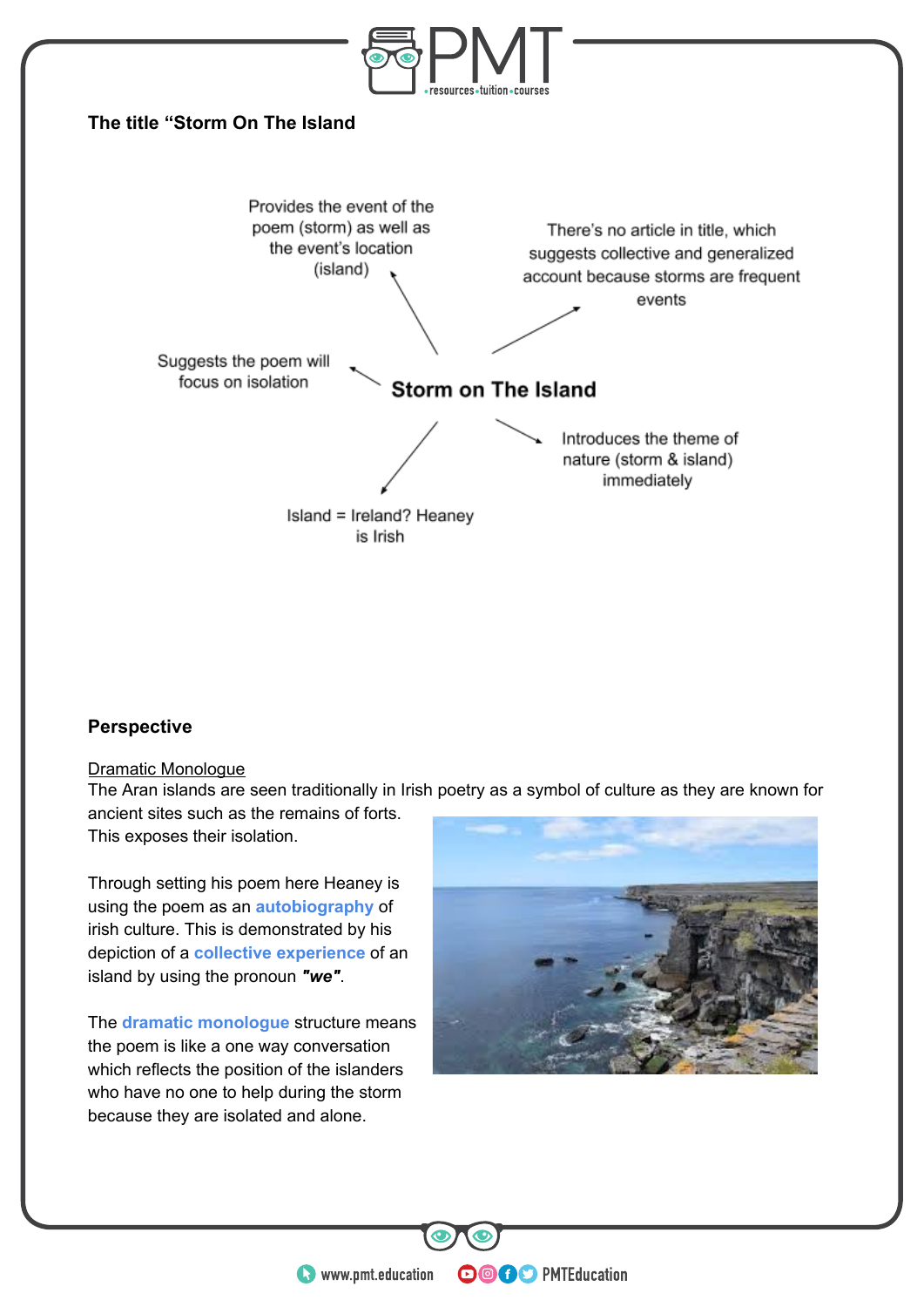

## **Structure**

Iambic Pentameter

**IAMBIC PENTAMETER** | Technique where the poet uses ten syllables in each line, with pairs of sounds going da-DA with the emphasis on the second syllable.

By using Iambic Pentameter, the poem is maintaining a constant rhythm which could be argued to reflect a conversational tone. This is alongside conversational tags such as *"you might think", "but no"* and *"you know what I mean"* which helps the reader to feel involved and engaged. This concept reflects that only as a community can the storm be endured.

#### Rhyme Scheme

There is **no consistent rhyme scheme**, which reflects how order cannot be enforced upon nature, it is more powerful than humans, so humans have no way to control it. The lack of rhyme scheme relates to the **omnipotence of nature**. This contrasts with the very **controlled rhythm**, which works to show **human power resisting power and chaos of a storm**.

There is some **half rhyme** which shows that nature only allows for **partial organisation**, and also that humans can only ever partially control and tame nature.

#### Cyclical Structure

The **half rhyme** between the first and last **couplet** [*"houses squat / good slate"* and *"the empty air / huge nothing that we fear"*] creates a **cyclical structure** that connects the preparation for the storm at the start, to the fear of the storm's power at the end.

The cyclical nature of the poem shows the resilience of the islanders. Storms will come again and again, and they have to learn to live with them and endure it: the **cycle of preparation, storm and** 

**recovery is never ending**. However, due to the fundamental insufficiency of human power, no matter what humans do there is always the possibility that nature will destroy it because **nature's power is greater**.

#### Volta

The poem begins optimistically but the **tone** shifts to one of **fear.** This shift could reflect the final calm before a storm, and also the inability for the islanders to prepare for it properly because they cannot see it coming.



**OOOO** PMTEducation

**C** www.pmt.education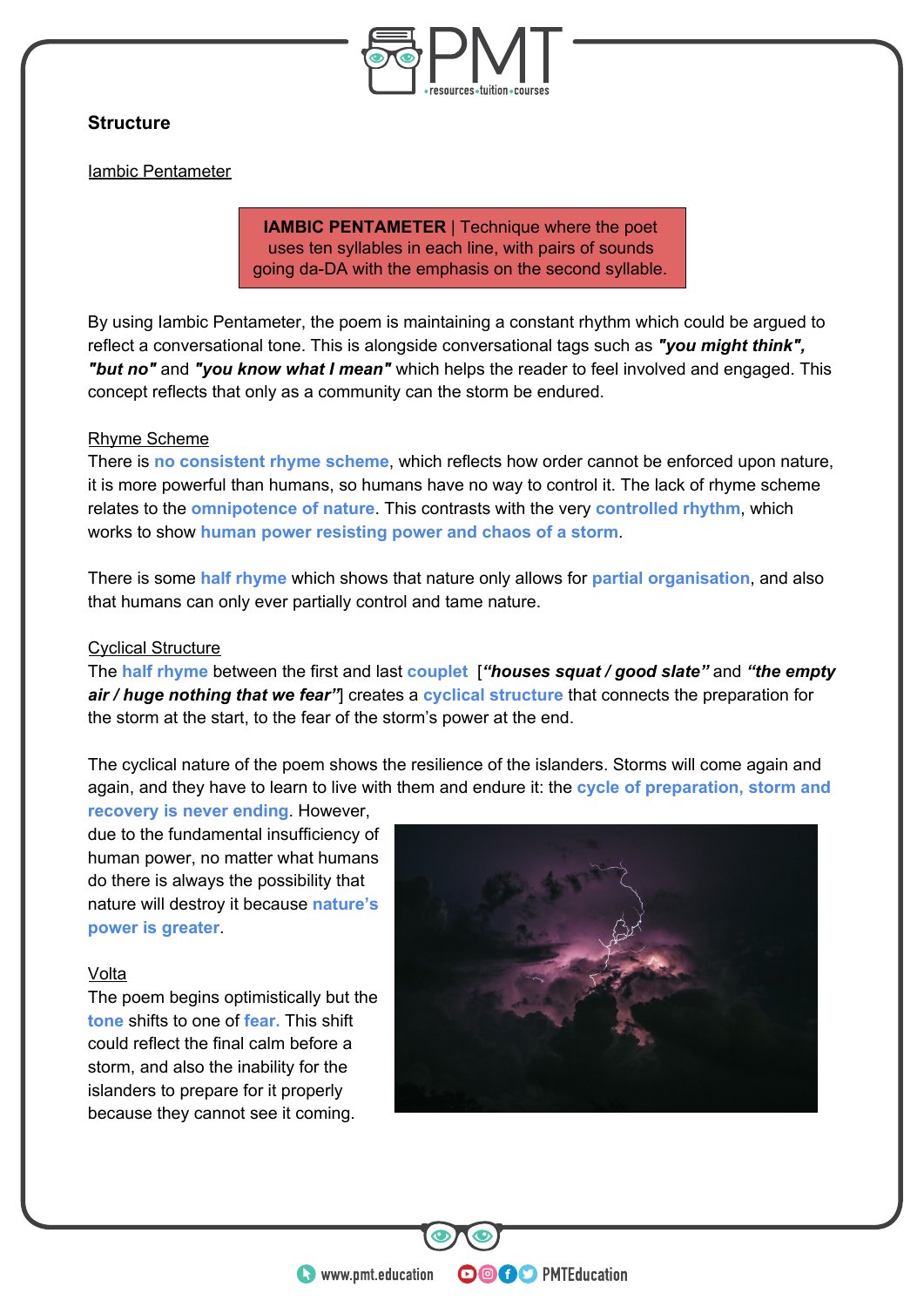

#### Enjambement

The lines overflow which implies the constant **barrage of information** or alternatively the constant barrage of the storm. This is reflected in the arrangement of the poem into one **single stanza**, as it mirrors the overwhelming power of storms. The reader becomes overwhelmed by the size of the poem and the breathlessness created from the enjambment replicates the panicked feeling of the islanders as they are faced with the storm.

## **Language**

#### Semantic field of military language and violence

Nature is referred to in **military terms** throughout the poem. For example, the air *"strafes"* and *"salvos"*. By comparing the storm to a military plane Heaney shows the speaker that the islanders are **under attack from nature**. This creates a **tone of violence and aggression**. The excessive use of **plosives** such "blows full blast" could be reflective of bullets.

#### Colloquialisms

Heaney also uses many **conversational tags** (typical of Northern Irish speakers) - *"you might think", "but no", "you know what I mean"* - which draw the reader in and include them in the poem. This may suggest that everyone can experience the impact of nature.

> **COLLOQUIALISM** | An informal phrase common at its time of utterance.

#### **Similes**

Heaney uses **similes** such as *"spits like a tame cat//turned savage"*. This seems **oxymoronic** because a tame cat shouldn't be aggressive. If the **cat is a simile for nature**, Heaney is suggesting nature has a tame and docile side so it is not always like this.

> **OXYMORON** | When two opposing terms are placed next to each other.

#### **Personification**

Heaney **personifies nature** by making it seem like it intends to attack the island. For example, it *"pummels"* and the island is *"bombarded* 

*by"* which implies that the storm has a **malicious intent to harm and damage**.

#### Focus on natural language

Heaney suggests throughout his poem that the **power of nature is unknown** and the islanders have no indicators of the storm's power. The line *"no stacks or stooks that can be lost"* shows that there's no way to judge damage. Here, the poet is



**OOOO** PMTEducation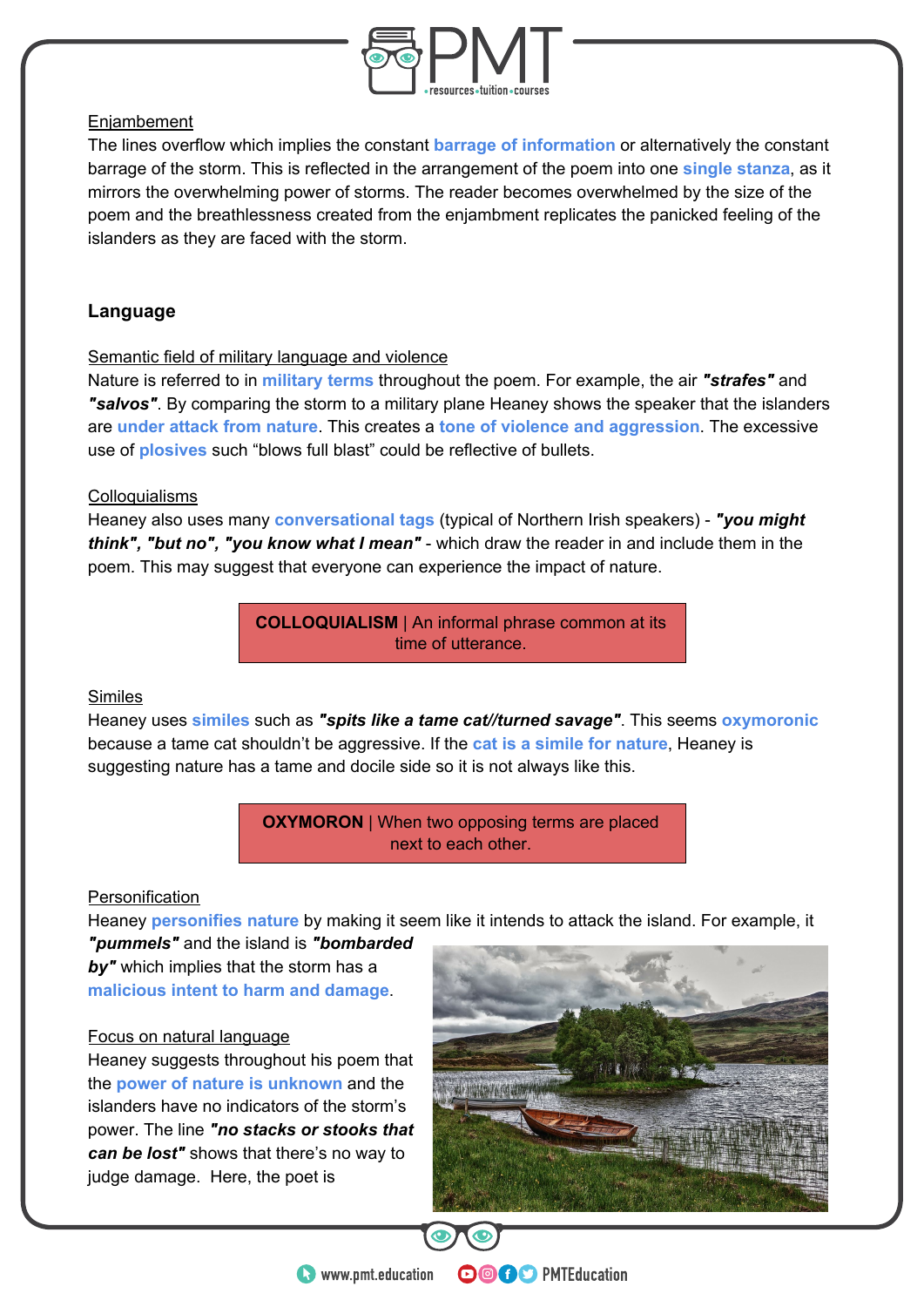

commenting on the tragedy and devastation of the storm. This could also reflect the political storm in the form of the Northern Irish troubles.

#### Isolation vs Community

The **contrast between the unification of a community and the isolation of the island** is heightened by the structure of the poem. As the poem is written in **dramatic monologue** there is no reply to the speaker which emphasises the isolation of the islanders. On the other hand, it is **written in collective voice** (first person plural) which shows the islanders are speaking as a **community**: they are all united community against a common threat, yet **isolated by their individual fears**. The contrast between the two perspectives increases the tension for the reader.

The **informal tone** of the poem suggests that the islanders have become used to the storm and that part of life on the island is enduring nature. The storm doesn't earn any special occasion, it is a regular occurrence.

- There are repeated references to **nature as company** such as trees "*might prove company"* and *"sea is company"* - however both these references are proved wrong.
- Heaney also implies that nature has **betrayed** them. In the line *"tame cat turned savage"* the cat has betrayed its owner by turning from its usual docility to an unknown and wild cat which intends to cause harm.

## **Comparisons**

| <b>Storm On The Island</b>                                                                   | <b>Exposure</b>                       |
|----------------------------------------------------------------------------------------------|---------------------------------------|
| "less deadly than the air that shudders black<br>with snow"                                  | "it is a huge nothing we fear"        |
| <b>Cyclical structure</b>                                                                    | Motif / refrain of "nothing happened" |
| Both poems show nature as powerfully aggressive, with a constant barrage of attack, and this |                                       |
|                                                                                              | attack is often inescapable.          |

## Storm On The Island & Ozymandias

| <b>Similarities</b> | Both poems suggest that the power of nature is greater than the power<br>$\bullet$<br>of humans, demonstrated in Ozymandias when nature takes over the<br>statue through the symbolism of the desert, and in SOTI how nature is<br>attacking the islanders.<br>Both connect power with isolation: in Ozymandias, the isolation of the<br>$\bullet$<br>statue is to show loss of power, whereas in SOTI it is the isolation of island<br>during and due to the storm. |
|---------------------|----------------------------------------------------------------------------------------------------------------------------------------------------------------------------------------------------------------------------------------------------------------------------------------------------------------------------------------------------------------------------------------------------------------------------------------------------------------------|
| <b>Differences</b>  | Whilst they both connect power with aggression, in Ozymandias the military<br>$\bullet$<br>power of Ramesses II is connected to aggression, whereas in SOTI the<br>power of the storm is connected to aggression.                                                                                                                                                                                                                                                    |

**OOOO** PMTEducation